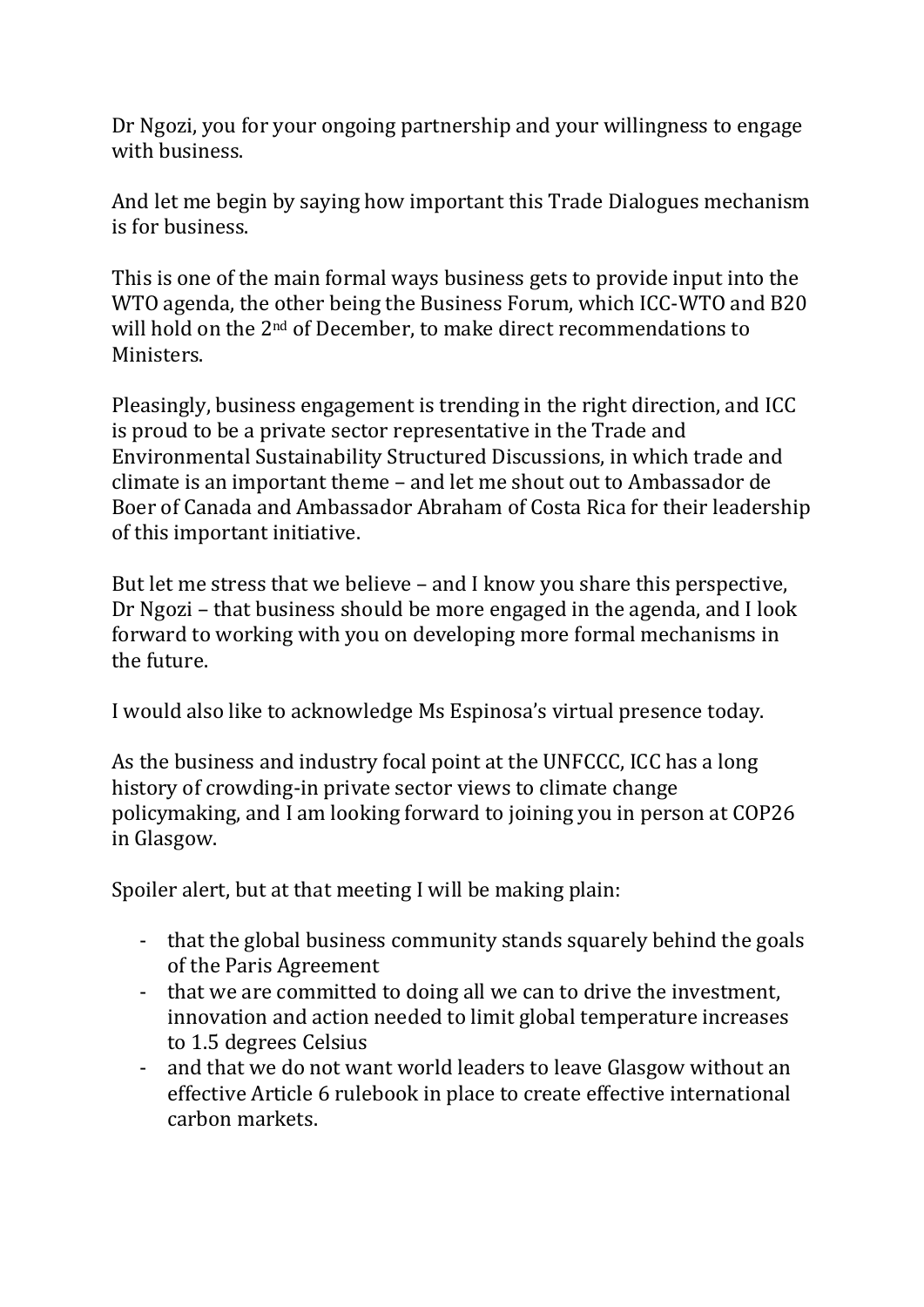Let me also shout out to Mari Pangetsu of the World Bank who – as a former ICC Executive Board Member and climate change leader – will no doubt share my enthusiasm for today's topic.

Which of course is trade and climate change.

If there are two issues that matter most to the global business community…

If there are two issues that are inextricably linked and mutually dependent…

And if there are two issues that tend to be dealt with in distinct policy worlds…

They are trade and climate.

For too long, climate and trade policymakers have operated in distinct silos.

But the fact is that the structure and evolution of international commerce and the rules underpinning it will make an enormous difference to whether the world be able to get climate change under control.

Equally, the frameworks we ultimately put in place to combat climate change – ideally, the establishment of carbon pricing and international carbon markets but other policies too – will undoubtedly affect what we trade, how we trade, where we trade, and with whom we trade.

At the International Chamber of Commerce, we stand both for meaningful climate action and the promotion of international trade through open markets.

At first blush, these goals may appear to be in tension. But we must find a way to resolve them if we are to achieve coherence between trade and climate policy.

The "what" of aligning trade and climate – choosing between policies like climate waivers, climate clubs, carbon pricing or border adjustment measures – is complex, will require serious deliberation, and remains far from clear.

But the "how" is crystal clear. It is clear that we need much greater publicprivate cooperation and break down institutional silos. We need to deliver